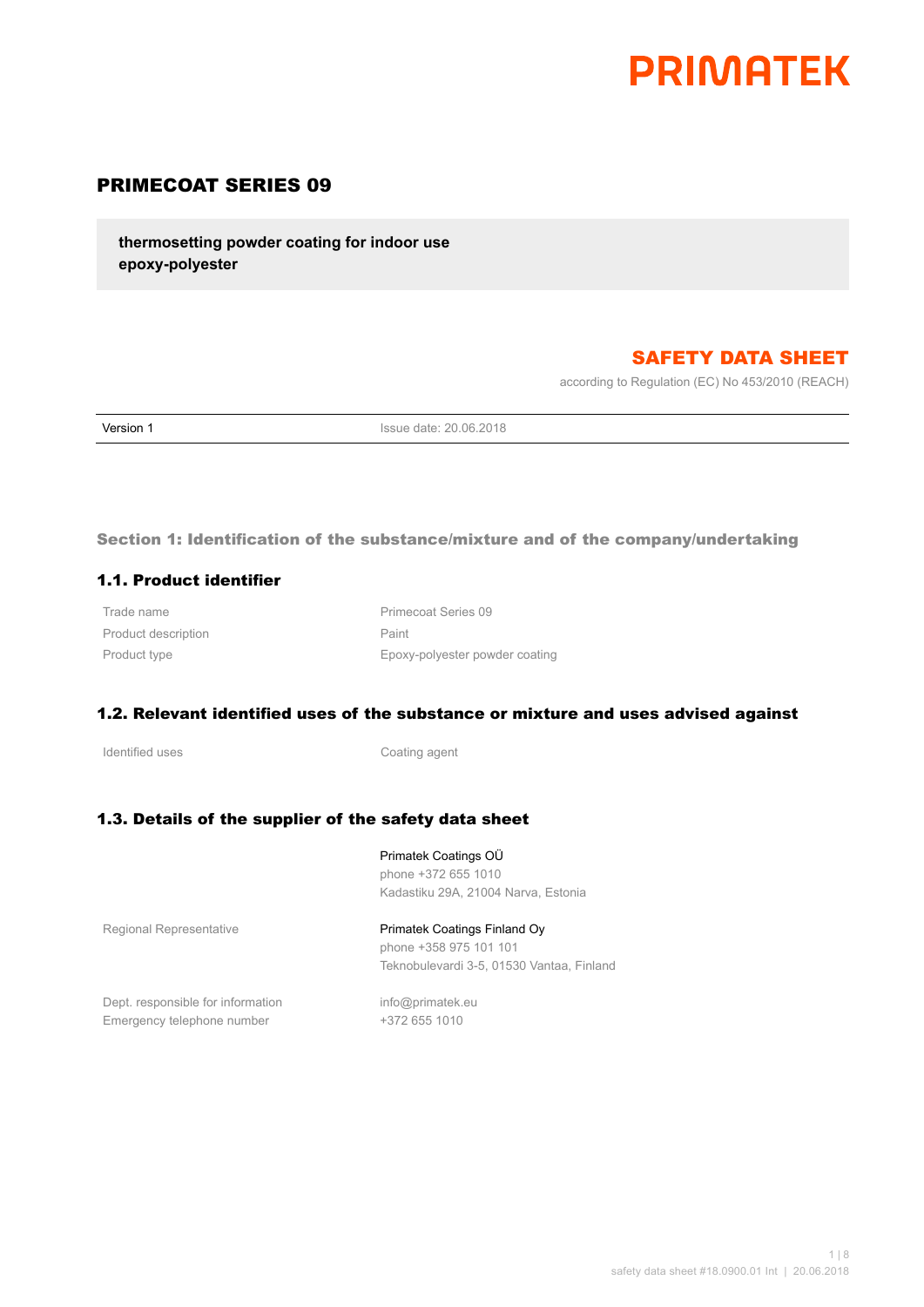## Section 2: Hazards identification

Classification according to EC regulation 1272/2008 (CLP)

## 2.1. Classification of the substance or mixture

Product definition: Mixture. Not classified as dangerous according to 1272/2008.

## 2.2. Label elements

| Signal word:       |  |
|--------------------|--|
| Hazard statements: |  |

"Warning" sign on the box No known significant effects or critical hazards

#### Precautionary statements

General Not applicable Prevention Prevention P261 – Avoid breathing dust Response Not applicable Storage P.7.1 Disposal P.13

Supplemental label elements For professional use only. May produce an allergic reaction.

## 2.3. Other hazards

| Other hazards which do not | None known. |
|----------------------------|-------------|
| result in classification   |             |

#### Section 3: Composition/information on ingredients

## 1.1. Product identifier

## Substance/mixture Mixture There are no ingredients present which, within the current knowledge of the supplier and in the concentrations applicable, are classified as ha-zardous to health or the environ-ment and hence require reporting in this section.

Multicomponent disperse systems of solid particles - polyester film-forming base with pigment, filler and targeted additives.

Occupational exposure limits, if available, are listed in Section 8.

#### Section 4: First aid measures

#### 4.1. Description of first aid measures

| General information     | First aider: pay attention to self-protection! In case of any accident move the victim<br>out of danger zone. Do not leave affected person unattended.<br>Seek medical attention if necessary.                                                                                                                        |
|-------------------------|-----------------------------------------------------------------------------------------------------------------------------------------------------------------------------------------------------------------------------------------------------------------------------------------------------------------------|
| In case of inhalation   | In case of accident by inhalation: remove casualty to fresh air, take the dirty clothes<br>off and keep at rest. If you feel unwell, seek medical advice.                                                                                                                                                             |
| In case of skin contact | Thoroughly wash skin with soap and water. Do not use solvents or thinners.<br>Remove contaminated clothing.                                                                                                                                                                                                           |
| After eye contact       | If product gets into the eye, keep eyelid open and rinse immediately with large<br>guantities of water, for at least 10 minutes. Remove contact lenses, if any.<br>In case of troubles or persistent symptoms, consult an opthalmologist.                                                                             |
| After swallowing        | Have victim repeatedly drink large amounts of water with activated charcoal.<br>Do not induce vomiting. No adminis-tration in cases of unconsiousness or cramps.<br>Rinse mouth immediately and drink plenty of water.<br>Observe risk of aspiration if vomiting occurs. Get medical ad-vice/attention.<br>$\bigcirc$ |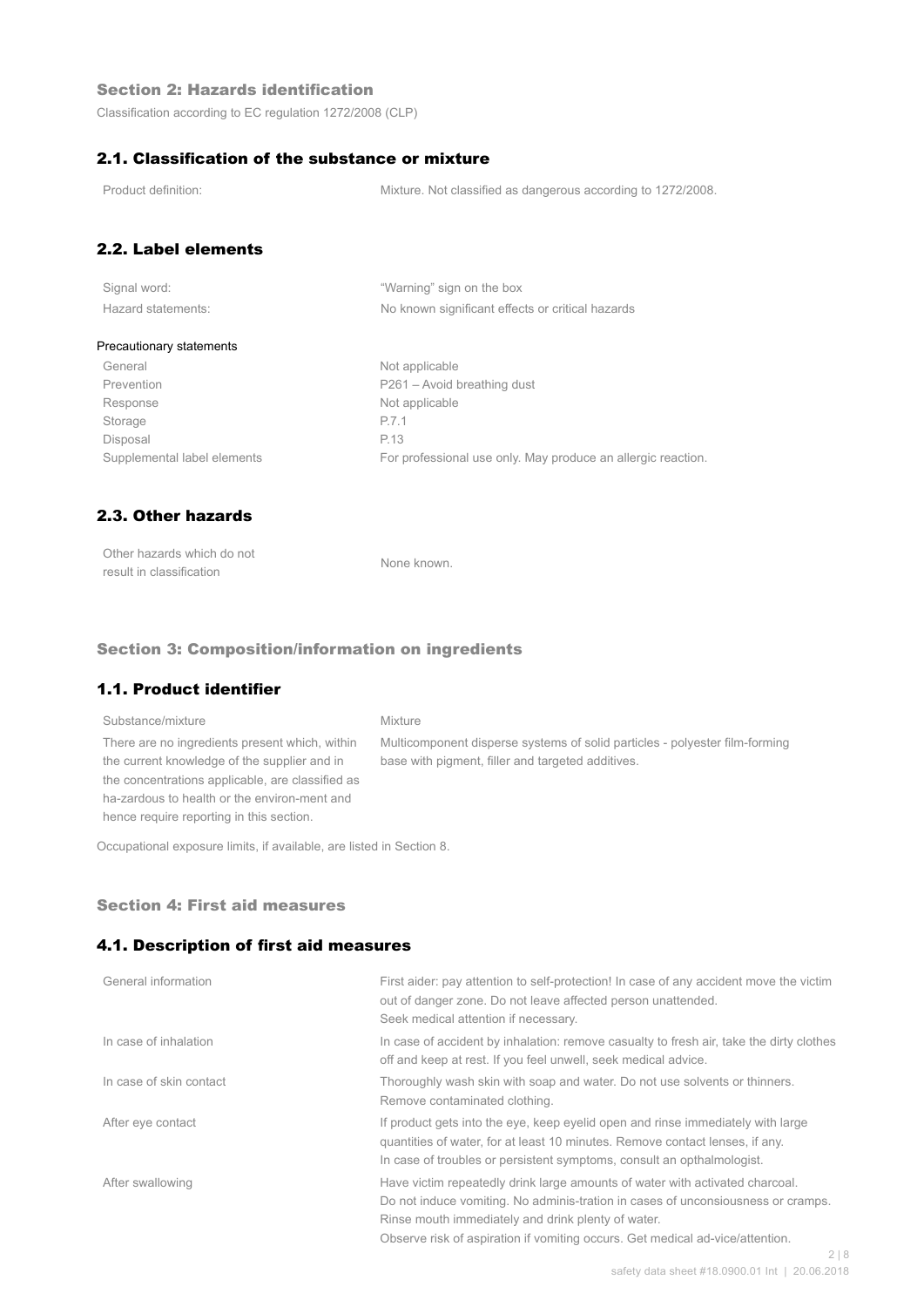## 4.2. Most important symptoms and effects, both acute and delayed

Symptoms Symptoms of the Symptoms to date.

#### Section 5: Firefighting measures

## 5.1. Extinguishing media

| Suitable extinguishing media          | In case of fire: Use water spray, dry powder, foam or carbon dioxide for extinction. |
|---------------------------------------|--------------------------------------------------------------------------------------|
| Extinguishing media which must not be | Strong water jet and carbon dioxide gases under presussure.                          |
| used for safety reasons               |                                                                                      |

## 5.2. Special hazards arising from the substance or mixture

| Special protective equipment for firefighters | Exposure to fire produces thick, black smoke that is hazardous to health.<br>Do not breathe smoke. |
|-----------------------------------------------|----------------------------------------------------------------------------------------------------|
| 5.3. Advice for firefighters                  |                                                                                                    |

| Special exposure hazards arising from the substance Wear self-contained breathing apparatus. |                                                                    |
|----------------------------------------------------------------------------------------------|--------------------------------------------------------------------|
| itself, combustion products, resulting gases                                                 |                                                                    |
| Additional information                                                                       | Do not allow fire water to penetrate into surface or ground water. |

#### Section 6: Accidental release measures

#### 6.1. Personal precautions, protective equipment and emergency procedures

| For non-emergency personnel | No action shall be taken involving any personal risk or without suitable training.<br>Evacuate surrounding areas. Keep unnecessary and unprotected personnel from<br>en-tering. Do not touch or walk through spilt material.<br>Put on appropriate personal protective equipment. |
|-----------------------------|-----------------------------------------------------------------------------------------------------------------------------------------------------------------------------------------------------------------------------------------------------------------------------------|
| For emergency responders    | If specialized clothing is required to deal with the spil-lage, take note of any<br>information in Section 8 on suita-ble and unsuitable materials.<br>See also the information in "For non-emergency personnel".                                                                 |

#### 6.2. Environmental precautions

| Environmental precautions | Avoid dispersal of spilt material and runoff and contact with soil, waterways, drains |
|---------------------------|---------------------------------------------------------------------------------------|
|                           | and sewers. Inform the re-levant authorities if the product has caused environmen-    |
|                           | tal pollution (sewers, waterways, soil or air).                                       |

## 6.3. Methods and material for containment and cleaning up

| Small spill | Move containers from spill area. Vacuum or sweep up material and place in a designated,<br>labelled waste container. Dispose of via a licensed waste disposal contractor.  |
|-------------|----------------------------------------------------------------------------------------------------------------------------------------------------------------------------|
| Large spill | Move containers from spill area. Prevent entry into sewers, water courses, basements<br>or confined areas. Vacuum or sweep up material and place in a designated, labelled |
|             | waste container. Dispose of via a licensed waste disposal contractor.                                                                                                      |

## 6.4. Reference to other sections

| Reference to other sections | See Section 1 for emergency contact information.                            |     |
|-----------------------------|-----------------------------------------------------------------------------|-----|
|                             | See Section 8 for information on appropriate personal protective equipment. |     |
|                             | See Section 13 for additional waste treatment informa-tion.                 |     |
|                             |                                                                             | 318 |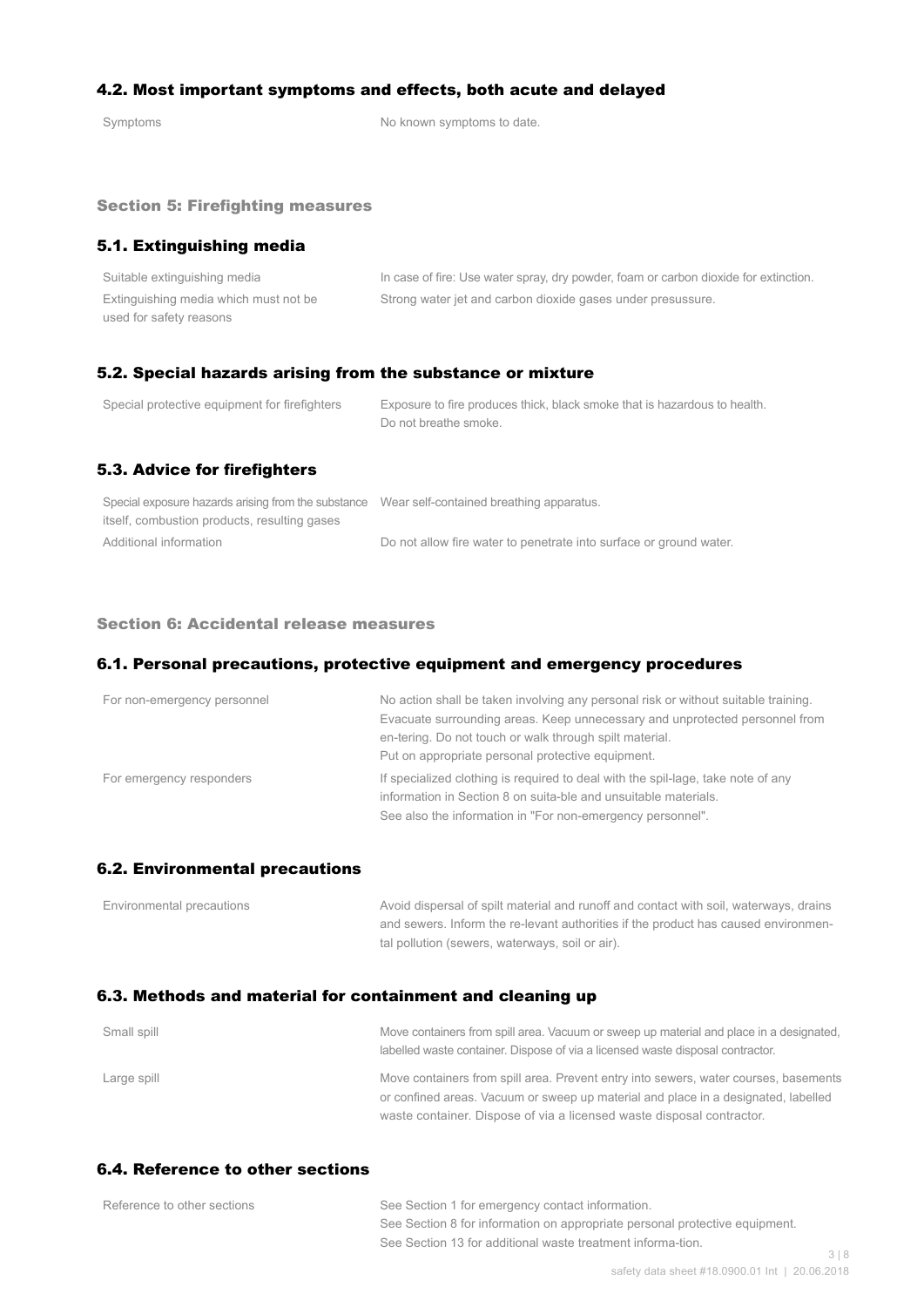#### Section 7: Handling and storage

The information in this section contains generic advice and guidance.

The list of Identified Uses in Section 1 should be consulted for any available use-specific information provided in the Exposure Scenario(s).

#### 7.1. Precautions for safe handling

Precautions should be taken to prevent the formation of dusts in concentrations above flammable, explosive or occupational exposure limits. Respiratory protection is needed.

Electrical equipment and lighting should be protected to appropriate standards to prevent dust coming into contact with hot surfaces, sparks or other ignition sources.

Mixture may charge electrostatically: always use earthing leads when transferring from one container to another.

Operators should wear antistatic footwear and clothing and floors should be of the conducting type.

Keep away from heat, sparks and flame.

Avoid contact with skin and eyes. Avoid the inhalation of dust, particulates, spray or mist arising from the application of this mixture. Avoid inhalation of dust from sanding.

Eating, drinking and smoking should be prohibited in areas where this material is handled, stored and processed.

Put on appropriate personal protective equipment (see Section 8).

Always keep in containers made from the same material as the original one.

Comply with the health and safety at work laws.

Do not allow to enter drains or watercourses.

#### 7.2 Conditions for safe storage, including any incompatibilities

Store in accordance with local regulations.

#### Additional information on storage conditions

Observe label precautions. Store in a dry, cool and well-ventilated area. Keep away from heat and direct sunlight.

Keep container tightly closed.

Keep away from sources of ignition. No smoking. Prevent unauthorised access.

Containers that have been opened must be carefully resealed and kept upright to prevent leakage.

See Technical Data Sheet / packaging for further information.

## 7.3 Specific end use(s)

| Recommendations                      | Not available. |
|--------------------------------------|----------------|
| Industrial sector specific solutions | Not available. |

#### Section 8: Exposure controls/personal protection

The information in this section contains generic advice and guidance. The list of Identified Uses in Section 1 should be consulted for any available use-specific information provided in the Exposure Scenario(s).

#### 8.1. Exposure controls

| Exposure controls                       | Provide good ventilation and/or an exhaust system in the work area. Occupational<br>exposure limit values: A: respirable fraction $\leq$ 1.25 mg/m <sup>3</sup><br>and $\le$ 10 mg/m3 E: inhalable fraction                                                                                                                                                   |       |
|-----------------------------------------|---------------------------------------------------------------------------------------------------------------------------------------------------------------------------------------------------------------------------------------------------------------------------------------------------------------------------------------------------------------|-------|
| Respiratory protection                  | Wear a dust mask, in case of excessive dust. Respiratory protection must be worn<br>whenever the WEL levels have been exceeded.                                                                                                                                                                                                                               |       |
| Hand protection                         | Wear suitable gloves. Suitable gloves type: Disposable gloves natural latex or<br>Nitrile rubber Category 3 according to DIN EN 374 and DIN EN 420. Observe glove<br>manufacturer's instructions concerning penetrability and breakthrough time. In<br>case of prolonged or frequently repeated skin contact: Protect skin by using skin<br>protective cream. |       |
| Eye protection                          | In case of dust formation: tightly sealed goggles according to EN 166.                                                                                                                                                                                                                                                                                        |       |
| Body protection                         | Wear suitable protective clothing. Avoid contact of neck and wrists with the powder<br>because of possible skin irritations and dermatitis.<br>Wash thouroughly after contact with skin areas.                                                                                                                                                                |       |
| General protection and hygiene measures | When using do not eat, drink or smoke.                                                                                                                                                                                                                                                                                                                        | 4   8 |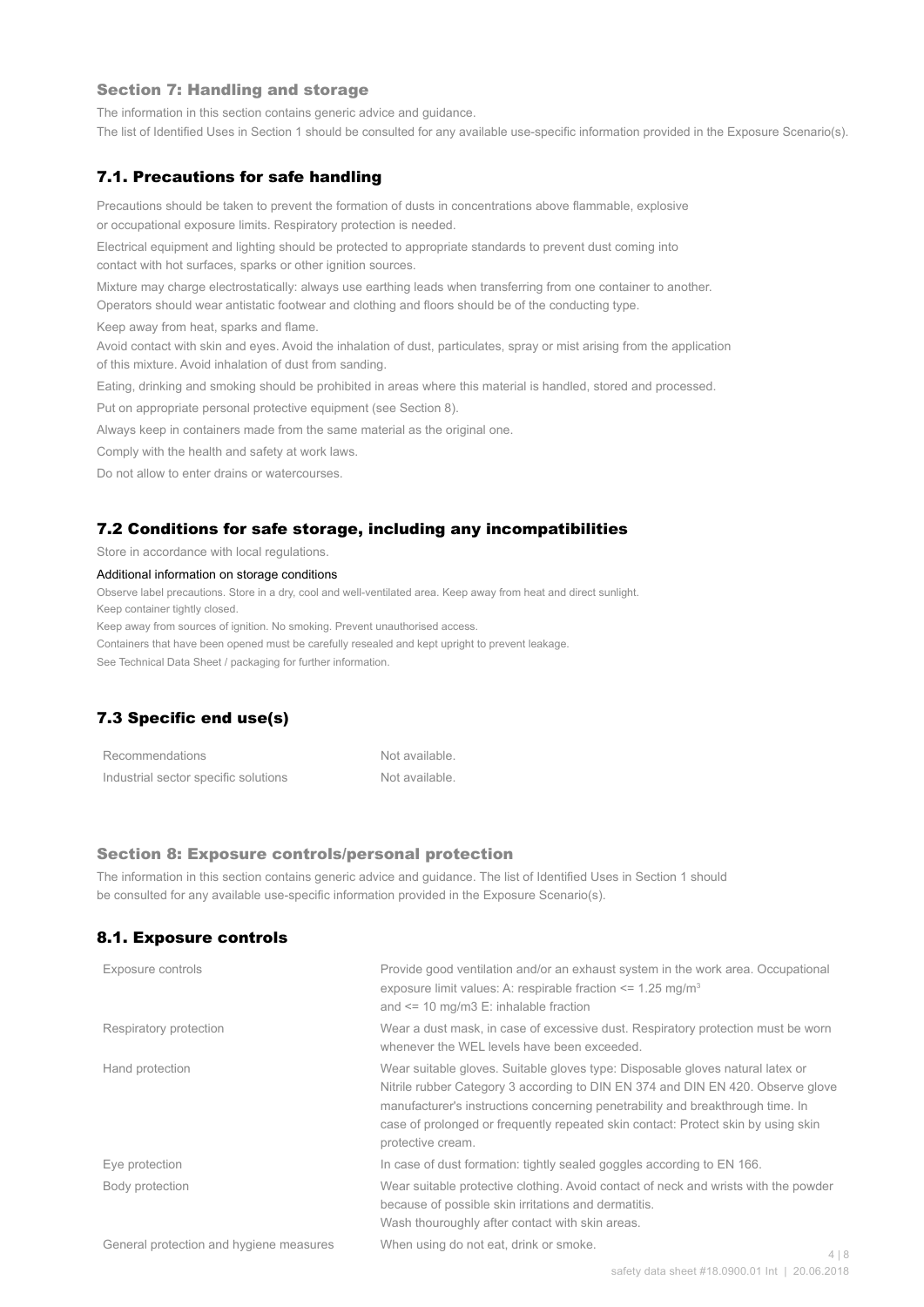#### SECTION 9: Physical and chemical properties

#### 9.1. Information on basic physical and chemical properties

| Appearance                                     |                                                                |
|------------------------------------------------|----------------------------------------------------------------|
| <b>Physical state</b>                          | Solid, Powder                                                  |
| Colour                                         | Various                                                        |
| Odour                                          | Slight odour                                                   |
| Odour threshold                                | Not applicable                                                 |
| рH                                             | Not applicable                                                 |
| Melting point (dust)                           | 85-115 °C                                                      |
| Initial boiling point and boiling range        | Not applicable                                                 |
| Flash point                                    | Not applicable                                                 |
| Evaporation rate                               | Not applicable                                                 |
| Flammability (solid, gas)                      | Fine dust clouds may form explosive mixtures with air          |
| Lower explosion limit (dust)                   | 20 g/m <sup>3</sup> (EN 14034-3)                               |
| Minimum ignition energy (mJ)                   | 10-30 (EN 13821)                                               |
| Vapour pressure                                | Not applicable                                                 |
| Vapour density                                 | Not applicable                                                 |
| Relative density                               | 1.2 to 1.7 g/cm <sup>3</sup> (ISO 8130-2/-3)                   |
| Solubility (ies)                               | Insoluble in the following materials: cold water and hot water |
| Partition coefficient: n-octanol / water       | Not applicable                                                 |
| Auto-ignition temperature for dust-air mixture | $>450^{\circ}$ C                                               |
| Decomposition temperature                      | $>230^{\circ}$ C                                               |
| <b>Viscosity</b>                               | Not applicable.                                                |

## 9.2. Other information

No additional information.

## SECTION 10: Stability and reactivity

| 10.1. Reactivity                         | No specific test data related to reactivity available for this product or its ingredients.              |
|------------------------------------------|---------------------------------------------------------------------------------------------------------|
| 10.2. Chemical stability                 | The product is stable.                                                                                  |
| 10.3. Possibility of hazardous reactions | Under normal conditions of storage and use, hazardous reactions will not occur.                         |
| 10.4. Conditions to avoid                | No specific data.                                                                                       |
| 10.5. Incompatible materials             | Not applicable.                                                                                         |
| 10.6. Hazardous decomposition products   | Under normal conditions of storage and use, hazardous decomposition products<br>should not be produced. |

#### SECTION 11: Toxicological information

## 11.1. Information on toxicological effects

There are no data available on the mixture itself. The mixture has been assessed following the conventional method of the CLP Regulation (EC) No 1272/2008 and is classified for toxicological properties accordingly. See Sections 2 and 3 for details. This takes into account, where known, delayed and immediate effects and also chronic effects of components from short-term and long-term exposure by oral, inhalation and dermal routes of exposure and eye contact. Coating powders can cause localised skin irritation in folds of the skin or under tight clothing.

#### Acute toxicity estimates

Not available.

## Specific target organ toxicity (single exposure)

Not available.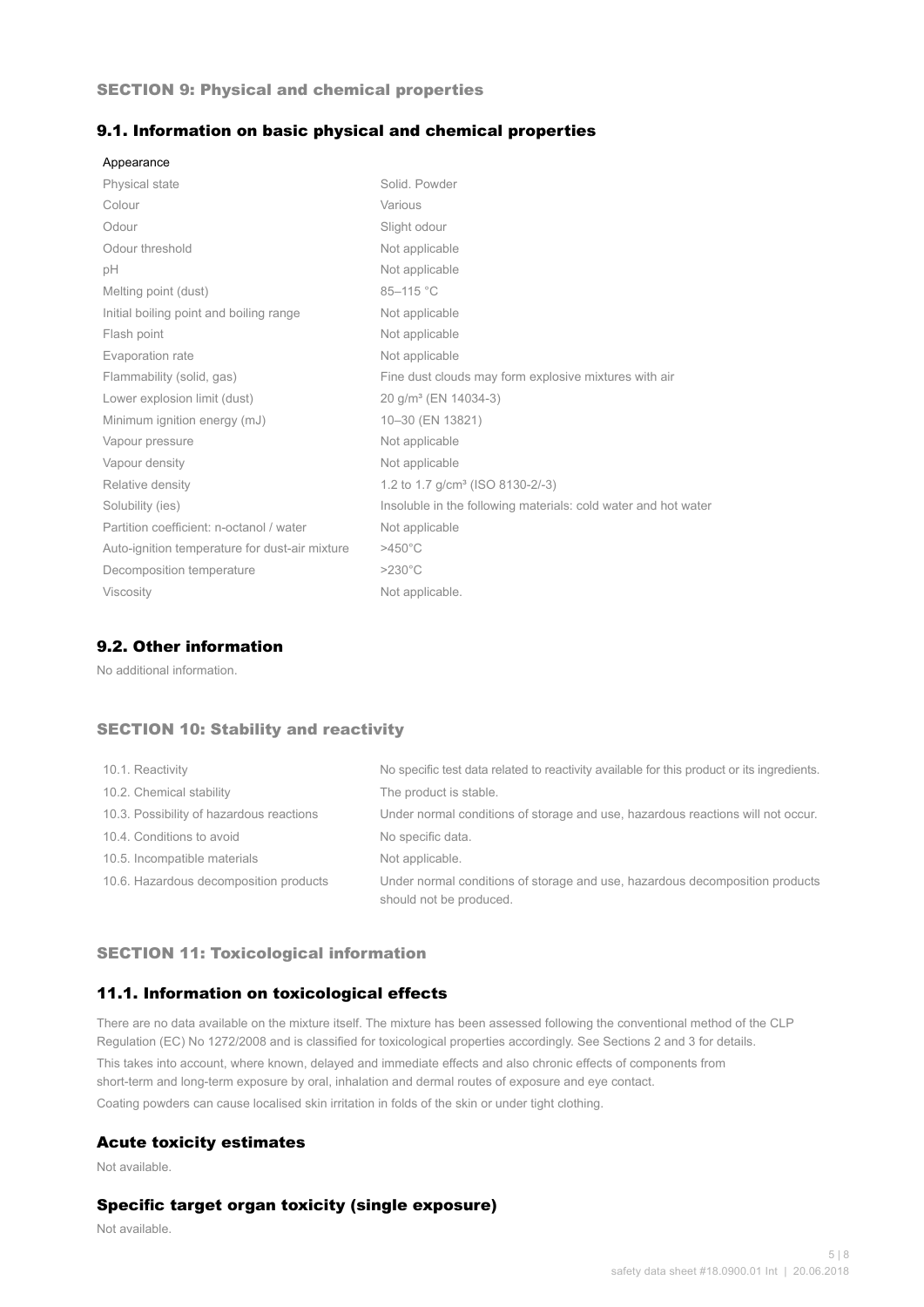## Specific target organ toxicity (repeated exposure)

Not available.

#### Aspiration hazard

Not available.

## Potential acute health effects:

| Eye contact  | No known significant effects or critical hazards |
|--------------|--------------------------------------------------|
| Inhalation   | No known significant effects or critical hazards |
| Skin contact | No known significant effects or critical hazards |
| Ingestion    | No known significant effects or critical hazards |

## Symptoms related to the physical, chemical and toxicological characteristics

| Eye contact  | No specific data |
|--------------|------------------|
| Inhalation   | No specific data |
| Skin contact | No specific data |
| Ingestion    | No specific data |

## Potential chronic health effects

| General               | No known significant effects or critical hazards |
|-----------------------|--------------------------------------------------|
| Carcinogenicity       | No known significant effects or critical hazards |
| Mutagenicity          | No known significant effects or critical hazards |
| Teratogenicity        | No known significant effects or critical hazards |
| Developmental effects | No known significant effects or critical hazards |
| Fertility effects     | No known significant effects or critical hazards |
|                       |                                                  |

## SECTION 12: Ecological information

## 12.1. Toxicity

Conclusion/Summary

## 12.2. Persistence and degradability

Not available

## 12.3. Bioaccumulative potential

| Bioaccumulative potential |  |
|---------------------------|--|
|---------------------------|--|

Not available

## 12.4. Mobility in soil

| Soil/water partition coefficient $(K_{\text{oc}})$ | Not available |
|----------------------------------------------------|---------------|
| Mobility                                           | Not available |

## 12.5. Results of PBT and vPvB assessment

| PBT  | Not applicable |
|------|----------------|
| vPvB | Not applicable |

## 12.6 Other adverse effects

No known significant effects or critical hazards.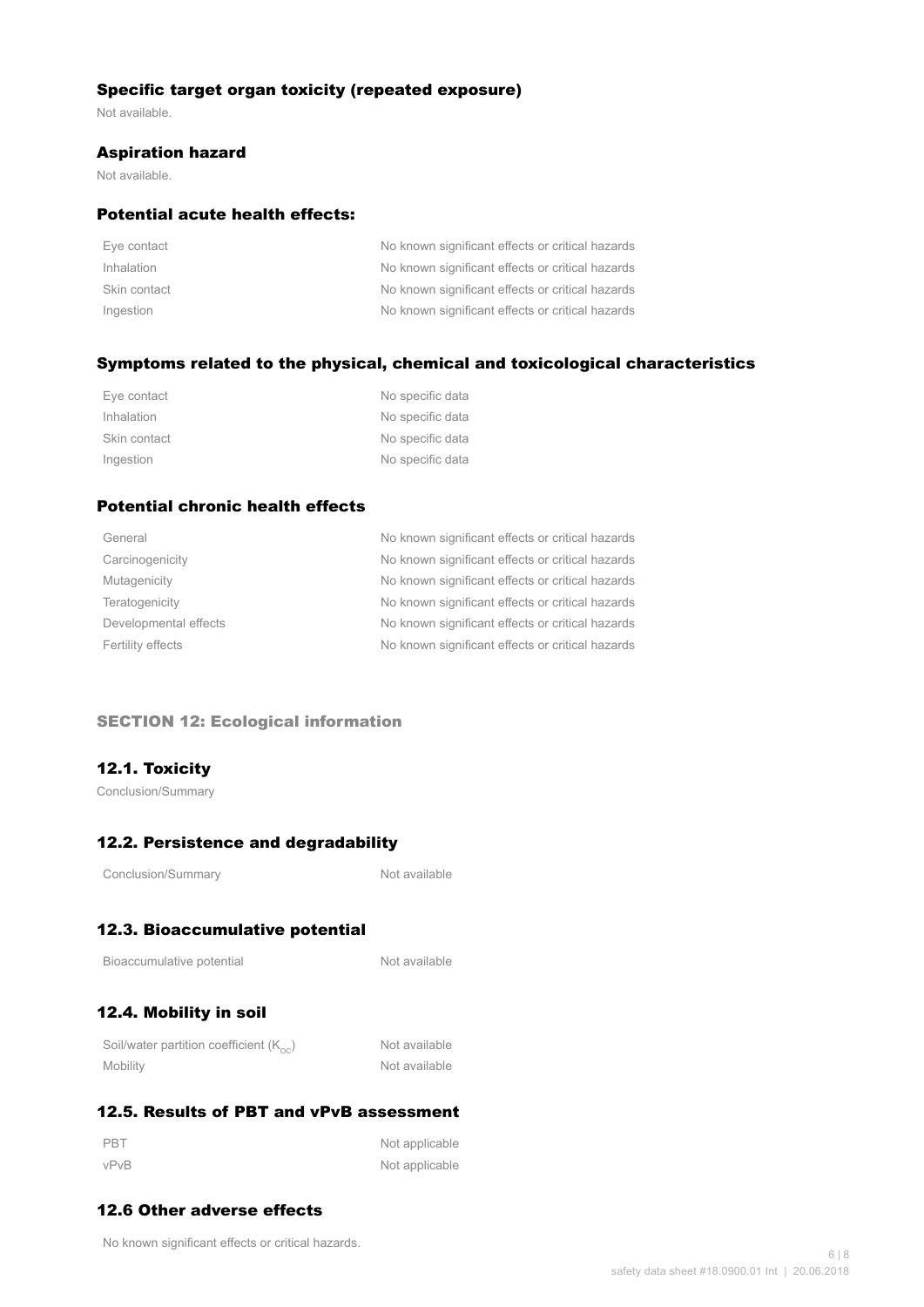#### SECTION 13: Disposal considerations

The information in this section contains generic advice and guidance. The list of Identified Uses in Section 1 should be consulted for any available use-specific information provided in the Exposure Scenario(s).

## 13.1. Waste treatment methods

Within the present knowledge of the supplier, this product is not regarded as hazardous waste, as defined by EU Directive 2008/98/EC. If this product is mixed with other wastes, this code may no longer apply. If mixed with other wastes, the appropriate code should be assigned. For further information, contact your local waste authority.

#### SECTION 14: Transport information

The information in this section contains generic advice and guidance. The list of Identified Uses in Section 1 should be consulted for any available use-specific information provided in the Exposure Scenario(s).

#### 13.1. Waste treatment methods

Transport within user's premises: always transport in closed containers that are upright and secure. Ensure that persons transporting the product know what to do in the event of an acci-dent or spillage. This preparation is not classified as dangerous according to international transport regulations (ADR/RID, IMDG or ICAO/IATA).

| 14.1. UN number                                                                   | Not regulated                                                                                                                                                                                                    |
|-----------------------------------------------------------------------------------|------------------------------------------------------------------------------------------------------------------------------------------------------------------------------------------------------------------|
| 14.2. UN proper shipping name                                                     |                                                                                                                                                                                                                  |
| 14.3. Transport hazard class(es)                                                  |                                                                                                                                                                                                                  |
| 14.4. Packing group                                                               |                                                                                                                                                                                                                  |
| <b>14.5. Environmental hazards</b>                                                | No.                                                                                                                                                                                                              |
| 14.6. Special precautions for user                                                | Transport within user's premises: always transport in closed containers that are<br>upright and secure. Ensure that persons transporting the product know what to<br>do in the event of an accident or spillage. |
| Additional information                                                            |                                                                                                                                                                                                                  |
| ADR / RID                                                                         |                                                                                                                                                                                                                  |
| 14.7 Transport in bulk according to<br><b>Annex II of Marpol and the IBC Code</b> | Not available                                                                                                                                                                                                    |
| <b>IMDG Code Segregation group</b>                                                | Not available.                                                                                                                                                                                                   |

SECTION 15: Regulatory information

15.1 Safety, health and environmental regulations/legislation specific for the substance or mixture

EU Regulation (EC) No. 1907/2006 (REACH) Annex XIV - List of substances subject to authorization Substances of very high concern: None of the components are listed.

## Annex XVII – Restrictions on the manufacture, placing on the market and use of certain dangerous substances, mixtures and articles

Not applicable

Other EU regulations

**Europe inventory** Not determined **Black List Chemicals** Not listed